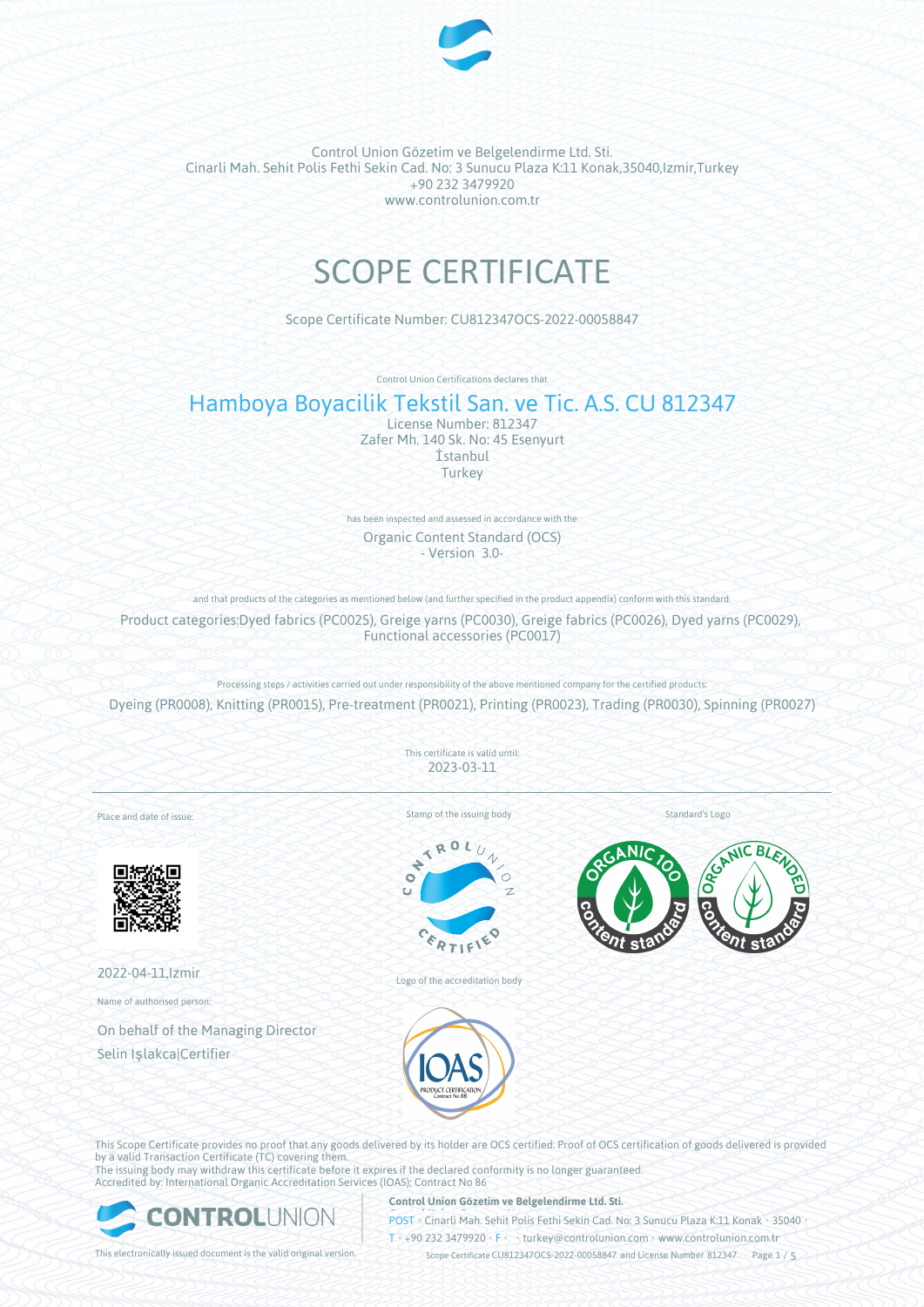

**Hamboya Boyacilik Tekstil San. ve Tic. A.S. CU 812347 Organic Content Standard (OCS)**

# Products Appendix to Certificate no.CU812347OCS-2022-00058847

In specific the certificate covers the following products:

| <b>Product category</b> | <b>Product details</b>   | <b>Material composition</b>                                                                                       | Label grade        |
|-------------------------|--------------------------|-------------------------------------------------------------------------------------------------------------------|--------------------|
| Dyed fabrics (PC0025)   | Knitted fabrics (PD0058) | 100.0% Organic Cotton (RM0104)                                                                                    | <b>OCS 100</b>     |
| Dyed fabrics (PC0025)   | Knitted fabrics (PD0058) | 84.0% Organic Cotton (RM0104)<br>16.0%Polyester (RM0186)                                                          | <b>OCS Blended</b> |
| Dyed fabrics (PC0025)   | Knitted fabrics (PD0058) | 80.0%Organic Cotton (RM0104)<br>20.0%Polyester (RM0186)                                                           | <b>OCS Blended</b> |
| Dyed fabrics (PC0025)   | Knitted fabrics (PD0058) | 28.0% Organic Cotton (RM0104)<br>67.0%Modal (RM0230)<br>5.0%Elastane (Spandex) (RM0160)                           | <b>OCS Blended</b> |
| Dyed fabrics (PC0025)   | Knitted fabrics (PD0058) | 67.0%Organic Cotton (RM0104)<br>28.0%Polyester (RM0186)<br>5.0%Elastane (Spandex) (RM0160)                        | <b>OCS Blended</b> |
| Dyed fabrics (PC0025)   | Knitted fabrics (PD0058) | 30.0% Organic Cotton (RM0104)<br>70.0%Bamboo (RM0090)                                                             | <b>OCS Blended</b> |
| Dyed fabrics (PC0025)   | Knitted fabrics (PD0058) | 30.0%Polyester (RM0186)<br>70.0% Organic Cotton (RM0104)                                                          | <b>OCS Blended</b> |
| Dyed fabrics (PC0025)   | Knitted fabrics (PD0058) | 56.0%Organic Cotton (RM0104)<br>13.0% Cotton (RM0102)<br>31.0%Polyester (RM0186)                                  | <b>OCS Blended</b> |
| Dyed fabrics (PC0025)   | Knitted fabrics (PD0058) | 65.0% Organic Cotton (RM0104)<br>35.0%Polyester (RM0186)                                                          | <b>OCS Blended</b> |
| Dyed fabrics (PC0025)   | Knitted fabrics (PD0058) | 65.0% Organic Cotton (RM0104)<br>35.0%Recycled post-consumer Polyester (RM0313)                                   | <b>OCS Blended</b> |
| Dyed fabrics (PC0025)   | Knitted fabrics (PD0058) | 62.0% Organic Cotton (RM0104)<br>38.0%Polyester (RM0186)                                                          | <b>OCS Blended</b> |
| Dyed fabrics (PC0025)   | Knitted fabrics (PD0058) | 60.0%Organic Cotton (RM0104)<br>40.0%Polyester (RM0186)                                                           | <b>OCS Blended</b> |
| Dyed fabrics (PC0025)   | Knitted fabrics (PD0058) | 60.0%Organic Cotton (RM0104)<br>40.0%Recycled post-consumer Polyester (RM0313)                                    | <b>OCS Blended</b> |
| Dyed fabrics (PC0025)   | Knitted fabrics (PD0058) | <b>OCS Blended</b><br>5.0%Elastane (Spandex) (RM0160)<br>45.0%Polyester (RM0186)<br>50.0% Organic Cotton (RM0104) |                    |
| Dyed fabrics (PC0025)   | Knitted fabrics (PD0058) | <b>OCS Blended</b><br>4.0%Elastane (Spandex) (RM0160)<br>50.0% Organic Cotton (RM0104)<br>46.0%Polyester (RM0186) |                    |
| Dyed fabrics (PC0025)   | Knitted fabrics (PD0058) | <b>OCS Blended</b><br>48.0%Modal (RM0230)<br>5.0%Elastane (Spandex) (RM0160)<br>47.0%Organic Cotton (RM0104)      |                    |
| Dyed fabrics (PC0025)   | Knitted fabrics (PD0058) | 48.0%Polyester (RM0186)<br>48.0% Organic Cotton (RM0104)<br>4.0%Elastane (Spandex) (RM0160)                       | <b>OCS Blended</b> |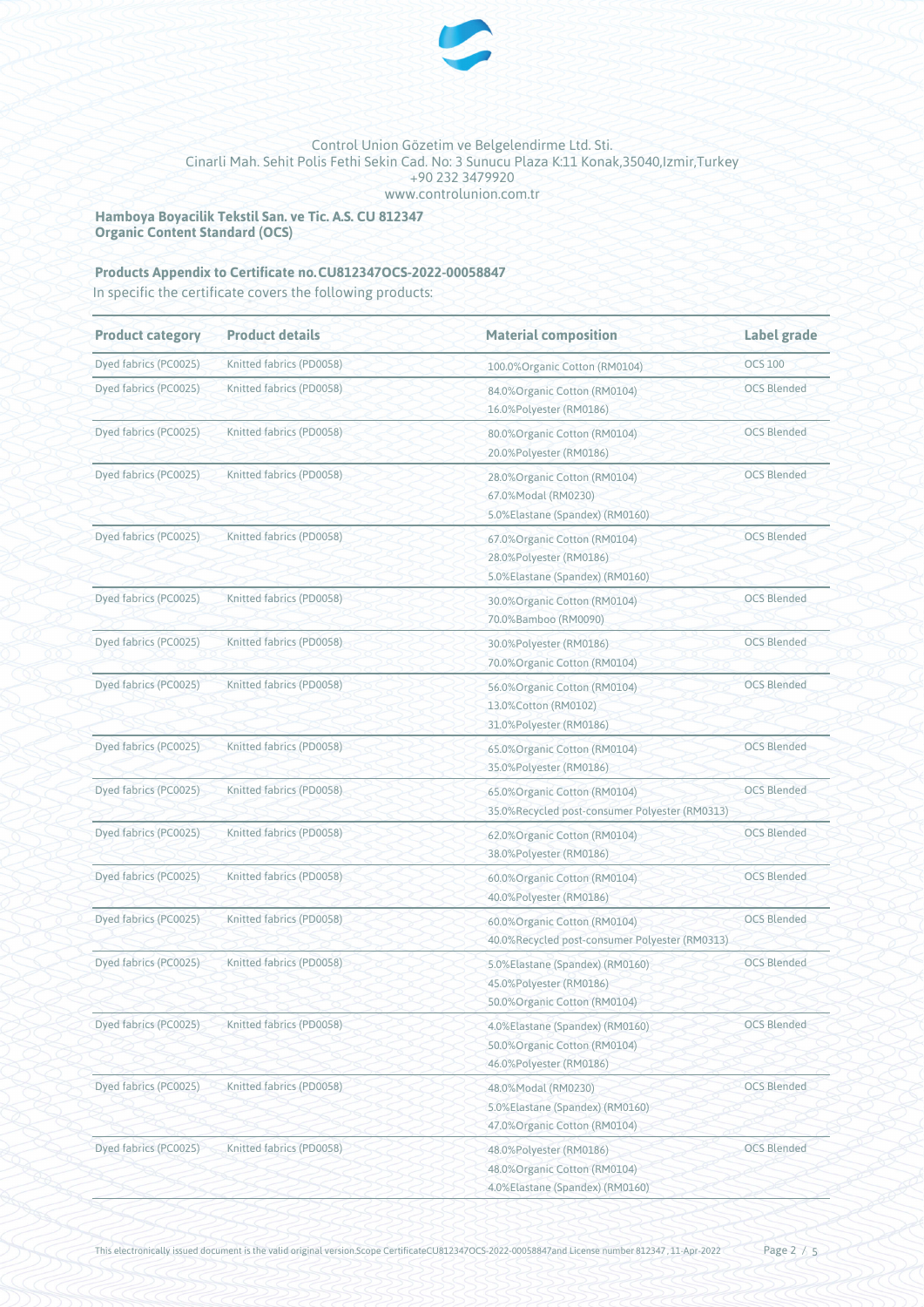

**Hamboya Boyacilik Tekstil San. ve Tic. A.S. CU 812347 Organic Content Standard (OCS)**

| <b>Product category</b> | <b>Product details</b>                                                                                                  | <b>Material composition</b>                                                                                       | Label grade        |
|-------------------------|-------------------------------------------------------------------------------------------------------------------------|-------------------------------------------------------------------------------------------------------------------|--------------------|
| Dyed fabrics (PC0025)   | Knitted fabrics (PD0058)<br>5.0%Elastane (Spandex) (RM0160)<br>30.0%Polyester (RM0186)<br>65.0% Organic Cotton (RM0104) |                                                                                                                   | <b>OCS Blended</b> |
| Dyed fabrics (PC0025)   | Knitted fabrics (PD0058)                                                                                                | 5.0%Elastane (Spandex) (RM0160)<br>15.0%Polyester (RM0186)<br>80.0% Organic Cotton (RM0104)                       | <b>OCS Blended</b> |
| Dyed fabrics (PC0025)   | Knitted fabrics (PD0058)                                                                                                | 95.0% Organic Cotton (RM0104)<br>5.0%Elastane (Spandex) (RM0160)                                                  | <b>OCS 100</b>     |
| Dyed fabrics (PC0025)   | Knitted fabrics (PD0058)                                                                                                | 5.0%Elastane (Spandex) (RM0160)<br>95.0% Organic Cotton (RM0104)                                                  | <b>OCS 100</b>     |
| Dyed fabrics (PC0025)   | Knitted fabrics (PD0058)                                                                                                | 50.0% Organic Cotton (RM0104)<br>50.0%Modal (RM0230)                                                              | <b>OCS Blended</b> |
| Dyed fabrics (PC0025)   | Knitted fabrics (PD0058)                                                                                                | 48.0%Modal (RM0230)<br>50.0% Organic Cotton (RM0104)<br>2.0%Elastane (Spandex) (RM0160)                           | <b>OCS Blended</b> |
| Dyed fabrics (PC0025)   | Knitted fabrics (PD0058)                                                                                                | 50.0%Polyester (RM0186)<br>50.0% Organic Cotton (RM0104)                                                          | <b>OCS Blended</b> |
| Dyed fabrics (PC0025)   | Knitted fabrics (PD0058)                                                                                                | 50.0%Organic Cotton (RM0104)<br>50.0%Viscose (rayon) (RM0238)                                                     | <b>OCS Blended</b> |
| Dyed fabrics (PC0025)   | Knitted fabrics (PD0058)                                                                                                | 50.0%Recycled post-consumer Polyester (RM0313)<br>50.0% Organic Cotton (RM0104)                                   | <b>OCS Blended</b> |
| Dyed fabrics (PC0025)   | Knitted fabrics (PD0058)                                                                                                | 52.0%Modal (RM0230)<br>48.0% Organic Cotton (RM0104)                                                              | <b>OCS Blended</b> |
| Dyed fabrics (PC0025)   | Knitted fabrics (PD0058)                                                                                                | 56.0%Organic Cotton (RM0104)<br>36.0%Polyester (RM0186)<br>8.0%Elastane (Spandex) (RM0160)                        | <b>OCS Blended</b> |
| Dyed fabrics (PC0025)   | Knitted fabrics (PD0058)                                                                                                | 5.0%Elastane (Spandex) (RM0160)<br>67.0%Bamboo (RM0090)<br>28.0% Organic Cotton (RM0104)                          | <b>OCS Blended</b> |
| Dyed fabrics (PC0025)   | Knitted fabrics (PD0058)                                                                                                | 71.0%Organic Cotton (RM0104)<br>29.0%Polyester (RM0186)                                                           | <b>OCS Blended</b> |
| Dyed fabrics (PC0025)   | Knitted fabrics (PD0058)                                                                                                | <b>OCS Blended</b><br>8.0%Elastane (Spandex) (RM0160)<br>66.0% Organic Cotton (RM0104)<br>26.0%Polyester (RM0186) |                    |
| Dyed fabrics (PC0025)   | Knitted fabrics (PD0058)                                                                                                | <b>OCS Blended</b><br>92.0%Organic Cotton (RM0104)<br>8.0%Elastane (Spandex) (RM0160)                             |                    |
| Dyed fabrics (PC0025)   | Knitted fabrics (PD0058)                                                                                                | <b>OCS Blended</b><br>15.0%Polyester (RM0186)<br>85.0% Organic Cotton (RM0104)                                    |                    |
| Dyed fabrics (PC0025)   | Knitted fabrics (PD0058)                                                                                                | <b>OCS Blended</b><br>14.5%Polyester (RM0186)<br>85.5% Organic Cotton (RM0104)                                    |                    |
| Dyed fabrics (PC0025)   | Knitted fabrics (PD0058)                                                                                                | 10.0%Polyester (RM0186)<br>90.0%Organic Cotton (RM0104)                                                           | <b>OCS Blended</b> |

This electronically issued document is the valid original version.Scope CertificateCU812347OCS-2022-00058847and License number 812347, 11-Apr-2022 Page 3 / 5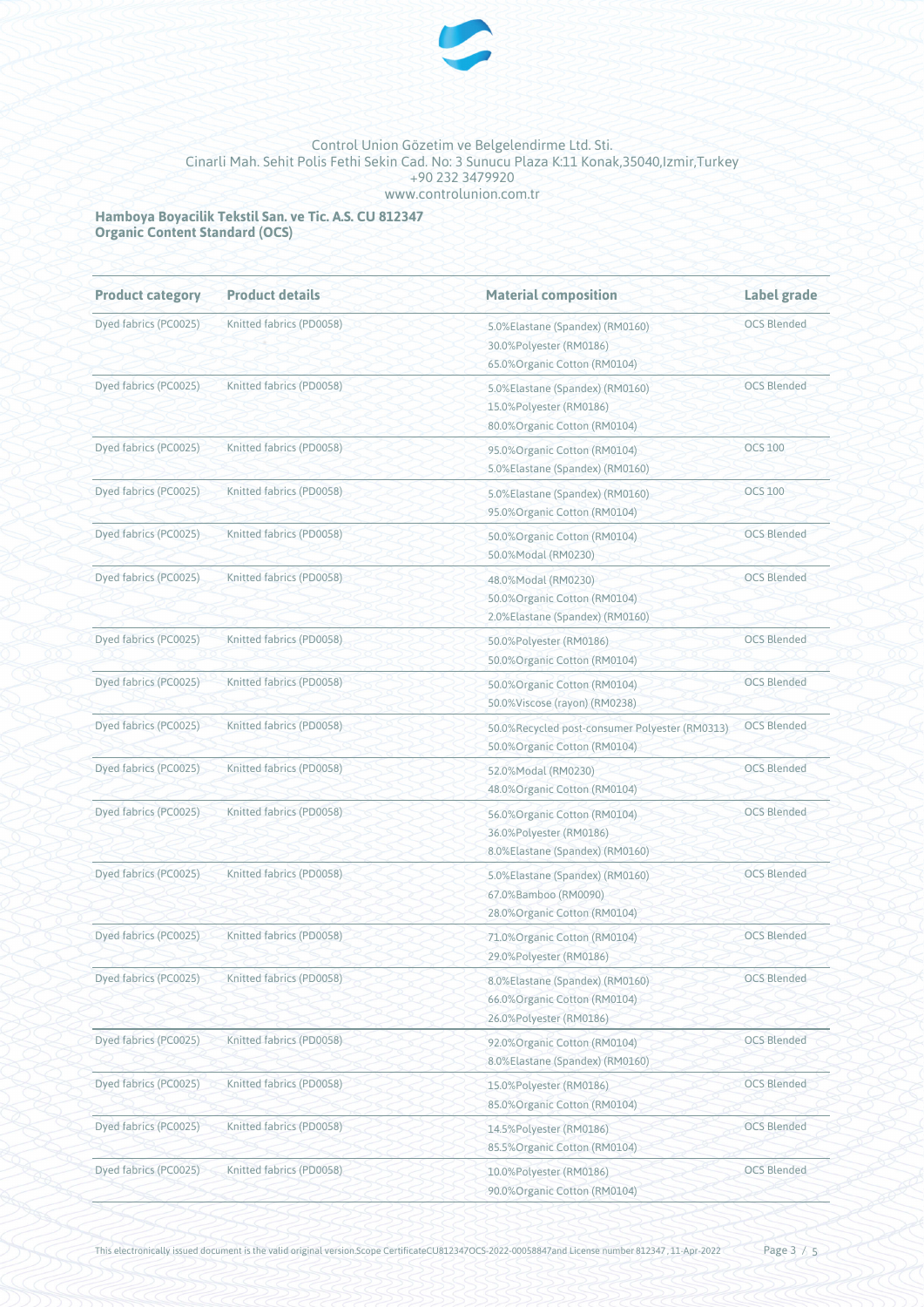

**Hamboya Boyacilik Tekstil San. ve Tic. A.S. CU 812347 Organic Content Standard (OCS)**

| <b>Product category</b>                             | <b>Product details</b>         | <b>Material composition</b>                                                                 | Label grade        |
|-----------------------------------------------------|--------------------------------|---------------------------------------------------------------------------------------------|--------------------|
| Dyed yarns (PC0029)                                 | Normally combed yarns (PD0102) | 18.0% Organic Cotton (RM0104)<br>78.0%Polyester (RM0186)<br>4.0%Elastane (Spandex) (RM0160) | <b>OCS Blended</b> |
| Dyed yarns (PC0029)                                 | Normally combed yarns (PD0102) | 80.0%Polyester (RM0186)<br>20.0%Organic Cotton (RM0104)                                     | <b>OCS Blended</b> |
| <b>Functional accessories</b><br>(PC0017)           | Other [Cord] (PD0100)          | 100.0%Organic Cotton (RM0104)                                                               | <b>OCS 100</b>     |
| Greige fabrics (PC0026)                             | Knitted fabrics (PD0058)       | 100.0%Organic Cotton (RM0104)                                                               | <b>OCS 100</b>     |
| Greige fabrics (PC0026)                             | Knitted fabrics (PD0058)       | 95.0% Organic Cotton (RM0104)<br>5.0%Elastane (Spandex) (RM0160)                            | <b>OCS 100</b>     |
| Greige fabrics (PC0026)                             | Knitted fabrics (PD0058)       | 28.0% Organic Cotton (RM0104)<br>5.0%Elastane (Spandex) (RM0160)<br>67.0%Bamboo (RM0090)    | <b>OCS Blended</b> |
| Greige fabrics (PC0026)<br>Knitted fabrics (PD0058) |                                | 14.5%Polyester (RM0186)<br>85.5% Organic Cotton (RM0104)                                    | <b>OCS Blended</b> |
| Greige yarns (PC0030)                               | Normally combed yarns (PD0102) | 100.0% Organic Cotton (RM0104)                                                              | <b>OCS 100</b>     |
| Greige yarns (PC0030)                               | Open-end yarns (PD0066)        | 100.0% Organic Cotton (RM0104)                                                              | <b>OCS 100</b>     |
| Greige yarns (PC0030)                               | Other (PD0100)                 | 50.0% Organic Cotton (RM0104)<br>50.0%Modal (RM0230)                                        | <b>OCS Blended</b> |
| Greige yarns (PC0030)                               | Other (PD0100)                 | 70.0%Bamboo (RM0090)<br>30.0% Organic Cotton (RM0104)                                       | <b>OCS Blended</b> |

Products made with Recycled fibers are also certified to the Global Recycled Standard or Recycled Claimed Standard.

Place and date of issue:



2022-04-11,Izmir Name of authorised person:

On behalf of the Managing Director Selin Işlakca|Certifier

Stamp of the issuing body



Logo of the accreditation body



Standard's logo



This electronically issued document is the valid original version.Scope CertificateCU812347OCS-2022-00058847and License number 812347, 11-Apr-2022 Page 4 / 5